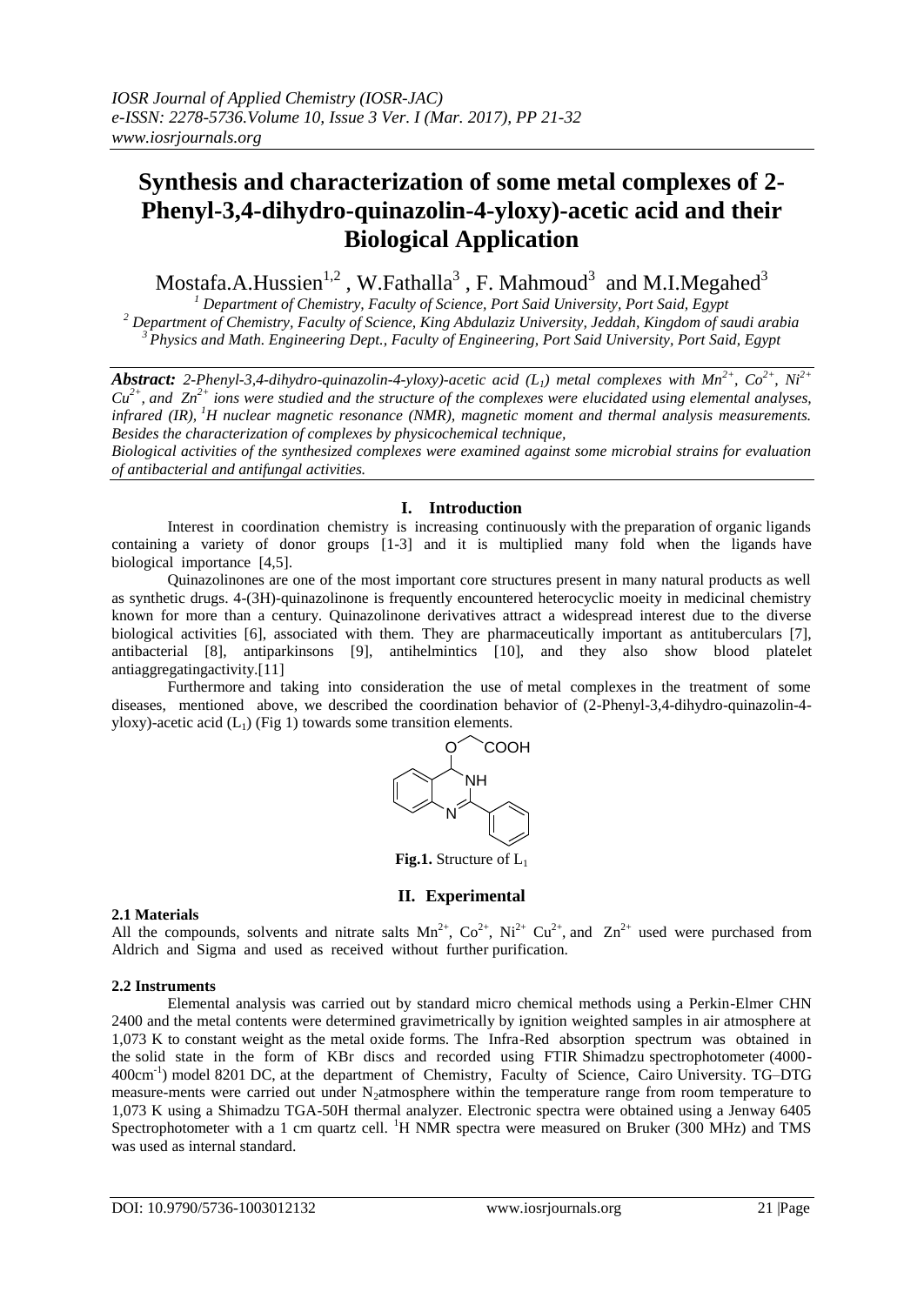## **2.3 Preparation of (2-Phenyl-3,4-dihydro-quinazolin-4-yloxy)-acetic acid (L1)**

To a solution ester (1) (1.0 mmol) in methyl alcohol (30 ml), was added Potassium hydroxide (0.112 g, 2.0 mmol) solution in 10 ml H2O. The reaction mixture was stirred at RT for 4 h. till complete consumption of the ester (monitored by TLC). The reaction mixture was diluted with water and acidified by Conc.HCl. The separated precipitate was filtered off and washed several times with water and dried. The resultant white product with crystalized from ethanol to give the carboxylic acid (2) in pure state. (Scheme 1)



### **2.4 Preparation of All complexes with ligand (L1)**

Metal complexes were prepared by dissolving (0.02 mol) of ligand (0.560 gm) in 20 ml methanol, then (0.01 mol) amounts of the metal (0.25-0.3) mg were dissolved in 10 ml methanol. The two methanolic solutions were mixed, then adjusted pH of the mixture at 8. The solution was left in air until methanol was completely evaporated. The precipitate metal complexes were filtered off, washed with acetone and drying in a desiccator. Complexes with 1:2 (M: L<sub>1</sub>) ratios were obtained from reaction of ligand and M (NO<sub>3</sub>)<sub>2</sub> analyses as ML<sub>2</sub> compound.

## **2.5 Antimicrobial investigation**

The synthetic compounds dissolved in DMSO were tested by paper-disc agar-plate method [12], using three concentrations 30, 15 and 100 µg per disk against two reference bacterial strains (*Escherichia coli* NCMB 11943; *Staphylococcus aureus* NCMB 6571), one clinical culture (*Candida albicans*). Nutrient agar was used for testing the bacterial strains and potato dextrose agar was used for fungi. The experiment was performed in triplicate, negative controls (DMSO loaded discs) and positive controls (4 commercial antibiotic discs, Oxoid) were included. Inhibitory activity was recorded by measuring the clear zone diameter after incubation at 37°C for 24 h. for bacteria and at 30°C for 48 h. for *Candida*.

## **III. Results and discussion**

### **3.1 Elemental analysis**

The elemental analysis results are summarized in (Table1).These results are in good agreement with the proposed formula. The melting points of the complexes are higher than that of the free ligand, revealing that the complexes are much more stable than ligand.

| Compound                                    | Formula                      | Yield |            |        |        |         |                |
|---------------------------------------------|------------------------------|-------|------------|--------|--------|---------|----------------|
|                                             |                              |       |            |        |        |         | $M p^{\circ}C$ |
|                                             |                              |       | $\sqrt{ }$ | н      | N      | М       |                |
| $L_1$                                       | $(C_{16}H_{12}N_2O_3)$       | 64    | 68.57      | 32.4   | 9.99   |         |                |
|                                             |                              |       | (68.56)    | (4.28) | (10)   | ۰       | 180            |
| [Mn $(L_1)_2(H_2O)_2$ ]                     | $(MnC34H36N4O10)$            | 62    | 62.64      | 3.58   | 9.12   | 8.96    |                |
|                                             |                              |       | (62.65)    | (3.61) | (9.14) | (8.95(  | 210            |
|                                             |                              |       |            |        |        |         |                |
| [Co $(L_1)_2$ $(H_2O)_2$ ]                  | $(CoC34H36N4O10)$            | 46    | 62.23      | 3.56   | 9.08   | 9.55    |                |
|                                             |                              |       | (62.24)    | (3.56) | (9.07) | (9.54)  | 220            |
|                                             |                              |       |            |        |        |         |                |
| [Ni $(L_1)_2(H_2O)_2$ ]                     | $(NiC_{34}H_{36}N_4O_{10}).$ | 58    | 62.24      | 3.59   | 9.07   | 9.55    |                |
|                                             |                              |       | (62.27)    | (3.56) | (9.08) | (9.51)  | <b>200</b>     |
|                                             |                              |       |            |        |        |         |                |
| [Cu $(L_1)_2(H_2O)_2$ ]                     | $(CuC_{34}H_{36}N_4O_{10})$  | 70    | 61.73      | 3.53   | 9.00   | 10.22   |                |
|                                             |                              |       | (61.78)    | (3.56) | (9.01) | (10.21) | 195            |
|                                             |                              |       |            |        |        |         |                |
| $[\text{Zn} (L_1)_2(\text{H}_2\text{O})_2]$ | $(ZnC_{34}H_{36}N_4O_{10})$  | 62    | 61.64      | 3.53   | 9.00   | 10.50   |                |
|                                             |                              |       | (61.60)    | (3.55) | (8.98) | (10.48) | 250            |

**Table 1**: Analytical and physical data of  $L_1$  and its metal complexes.

### **3.2 Infrared spectra**

The IR data for  $L_1$  and its complexes are listed in (Table 2). The IR spectra of the complexes were compared with those of the free ligand in order to determine the coordination sites that may be involved in chelation. There are some guide peaks, in the spectra of the ligand, which are useful in achieving this goal. The position and/or the intensities of these peaks are expected to be changed upon chelation. These guide peaks are listed in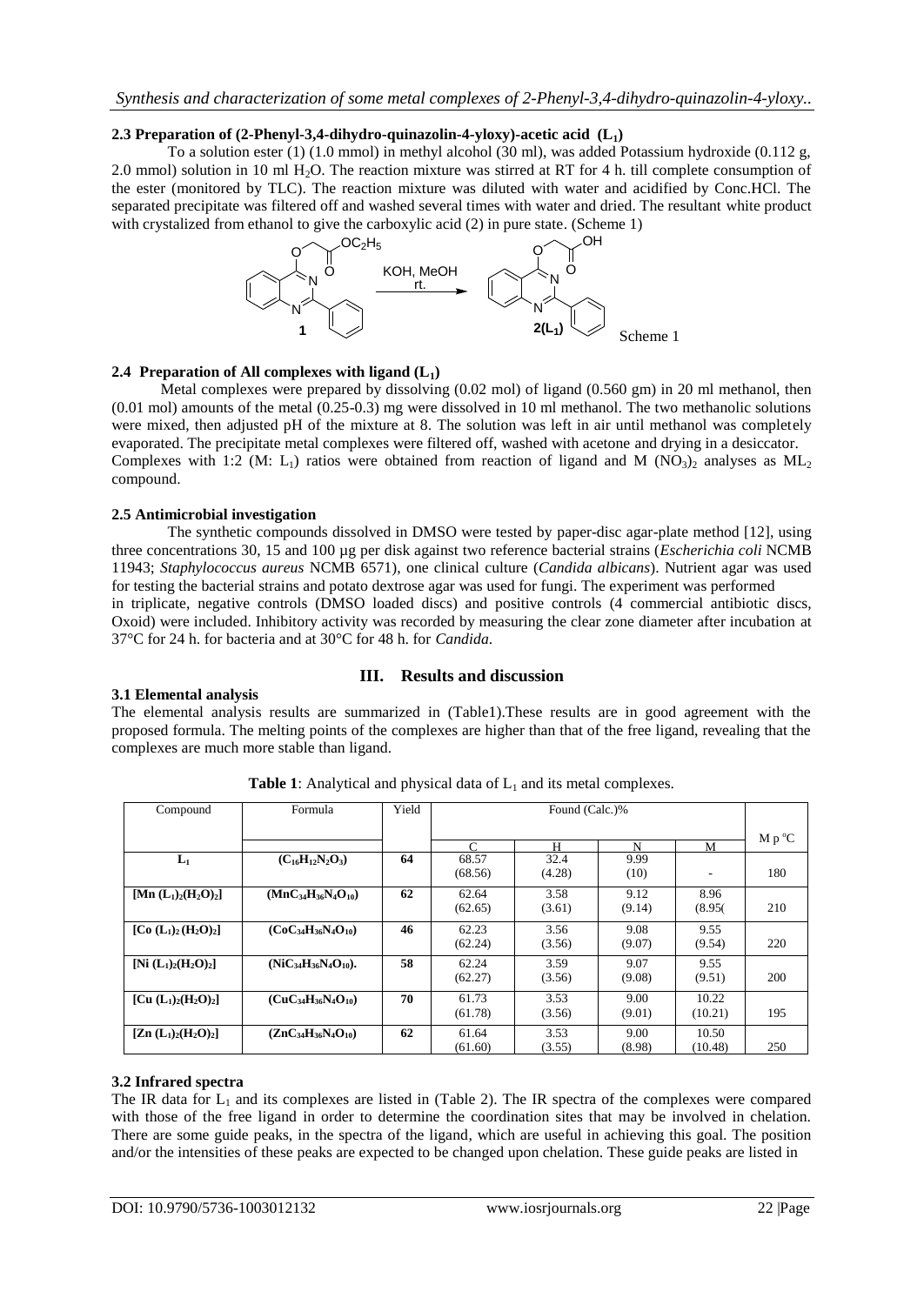Table 2. The IR spectrum showed different signals at: 1716 (C=O acid), 1563-1577 for (COO<sub>ssym</sub>), 1483-1491(COOsym) and 1664-1675(C=O amideIndeed, The difference  $\Delta(\Delta = \text{vas.COO} \cdot \text{vs. COO})$  82–94 cm<sup>-1</sup> indicate bidentate metal carboxylate. From the IR spectra, it is concluded that L1 behaves as neutral bidentate ligand and binds to the metal ions through two protonated carboxylate O groups [13, 14].

| Compound                | v(COO)<br>(asymmetric) | $v(COO)$ (symmetric) | Δ   | $v(C=O)$<br>(Acid) | $v(C=O)$<br>(Amide) | $v(M-O)$<br>(COO) | $v(M-O)$<br>(H2O) |
|-------------------------|------------------------|----------------------|-----|--------------------|---------------------|-------------------|-------------------|
| L1                      | 1563                   | 1391                 | 172 | 1716               | 1675                | $- -$             | $- -$             |
| [Mn $(L_1)_2(H_2O)_2$ ] | 1566                   | 1483                 | 83  |                    | 1671                | 430               | 594               |
| [Co $(L_1)_2(H_2O)_2$ ] | 1577                   | 1483                 | 94  |                    | 1664                | 458               | 615               |
| [Ni $(L_1)_2(H_2O)_2$ ] | 1575                   | 1489                 | 86  |                    | 1670                | 454               | 617               |
| [Cu $(L_1)_2(H_2O)_2$ ] | 1567                   | 1485                 | 82  |                    | 1671                | 457               | 537               |
| $[Zn (L1)2(H2O)2]$      | 1566                   | 1486                 | 80  |                    | 1672                | 459               | 538               |

**Table 2:** IR bands of the ligand  $L_1$  and its complexes

## **3.3 ESR analysis**

ESR spectra of powdered samples of the complexes of  $Cu^{2+}$  are similar and exhibit isotropic spectra with intense broad signals with no hyperfine structure at 300 K. The  $Cu^{2+}$ complex exhibits an axial signal with two g values (g $|| = 2.211$ , g $\perp = 2.049$ ) at 300 K. In this complex, the lowest g value is >2.04 and this indicates that the copper $(II)$  ion is present in an axial symmetry with all the principle axes aligned parallel. This would be consistent with a distorted octahedral stereochemistry (Fig.2).



**Fig.2.** ESR spectra of copper (II) complexes at 300 K (A) in the solid state

### **3.4 NMR spectra**

The structure assignment of carboxylic acid (2-phenyl-3,4-dihydro-quinazolin-4-yloxy) acetic acid ( $L_1$ ) is based on <sup>1</sup>H and <sup>13</sup>C NMR spectroscopy, as well as physicochemical analysis, Fig. (3,4). The <sup>1</sup>H NMR spectrum of  $(L_1)$  in DMSO (Fig. 3) showed singlet signal at 13.22 ppm for OH group, multiplet signal between 8.50 ppm and 7.54 ppm for nine aromatic protons, singlet signal 5.24 ppm for  $OCH_2$  group. Also, structure  $(L_1)$ was confirmed by <sup>13</sup>C NMR spectrum (Fig. 4). Signal for CO group appeared at 169.9 ppm, signals for C-Ar appeared at 166.1, 159.0, 151.8, 137.6, 135.0, 131.4, 129.1, 128.5, 128.2, 127.9, 123.7 and 114.7 ppm and signal at 63.9 ppm for OCH<sub>2</sub> group. (Fig. 5) shows the<sup>1</sup>H-NMR spectrum

of Zn(II) complex which was carried out in DMSO-d6as a solvent. Upon comparison with the free ligand, the signal observed at 13.22 ppm can be assigned to the carboxylate OH. This signal disappears in the spectrum of the  $[Zn (L1)_2]$ . 2H<sub>2</sub>O complex, which confirms the coordination of  $L_1$  ligand to the M (II) ions through the deprotonated carboxylic O group.

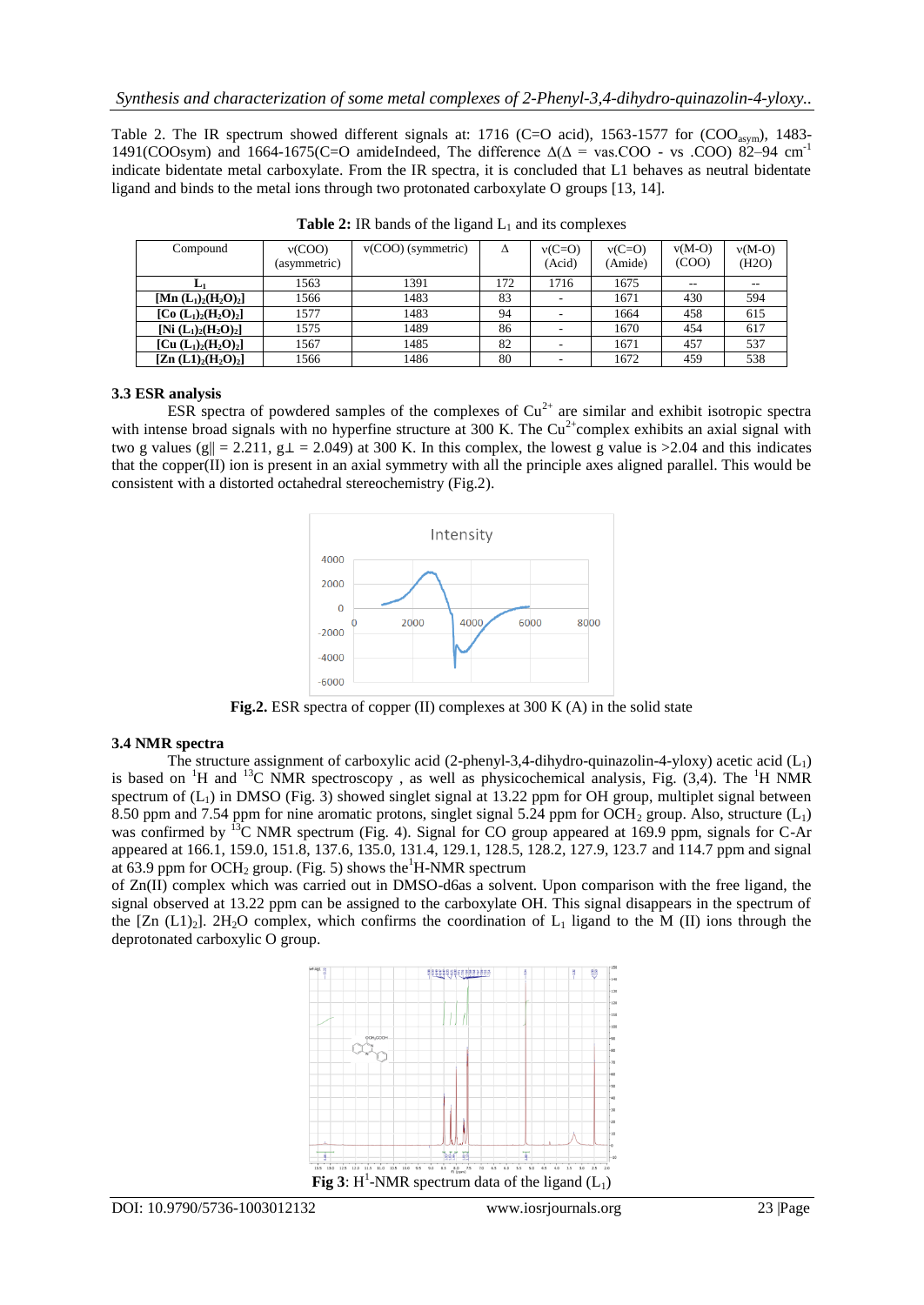

### **3.5 Thermogravimetric analysis (TG)**

In the present investigation, the heating rates were controlled at 100C min<sup>-1</sup> under nitrogen atmosphere and the weight loss was measured from ambient temperature up to 800C. The data are listed in (Table 4). The weight losses for each chelate were calculated within the corresponding temperature ranges. The different thermodynamic parameters are listed in (Table 5).

The thermal decomposition of  $(C_{16}H_{12}N_2O_3)$  (L<sub>1</sub>) occurs at one steps. The first degradation step take place in the range of 29.22-799.07C, which assigned to loss N<sub>2</sub>, 3(CO) and  $6(C_2H_2)$  with the weight loss 99.1 % and the calculated value is 95.7%. The final result polluted with some carbon residue.

The thermal decomposition of  $(MnC_{34}H_{36}N_4O_{10})$  occurs at five steps. The first degradation step take place in the range of  $34.07-59.50$  °C and it is corresponds to the eliminated of one molecule of water due to a weight loss of 2.516% in good matching with theoretical value 2.5%. The second step fall in the range of 60.03-191.32 °C, which assigned to loss  $3(NH_3)$  with the weight loss 7.106% and the calculated value is 7.5%. The third step fall in the range of 192.23-333.05 °C, which assigned to  $NH_3$  and 5(CO) with the weight loss 24.182% and the calculated value is 25%. The fourth step fall in the range of 333.05-441.04  $^{\circ}$ C, which assigned to CO<sub>2</sub> and  $2(C_2H_2)$  with the weight loss 21.185% and the calculated value is 20.4%. The fifth step fall in the range of 441.04-799.49 °C, which assigned to 3(CH<sub>4</sub>) and  $2(C_2H_2)$  with the weight loss 26.780% and the calculated value is 26.67% .The 18.231% MnO is the final product remains stable till 800  $^{\circ}$ C polluted with some carbon atoms.

The thermal decomposition of  $(CoC_{34}H_{36}N_4O_{10})$  occurs at four steps. The first degradation step take place in the range of 22.60-102.64  $\degree$ C and it is corresponds to the eliminated of 2 molecules of water due to a weight loss of 5.079% in good matching with theoretical value 5.00% . The second step fall in the range of 103.60-336.14 °C, which assigned to loss 4(CO),  $4(NH<sub>3</sub>)$  and CO<sub>2</sub>with the weight loss 32.918% and the calculated value is 32.8%. The third step fall in the range of  $336.14-474.45$  °C, which assigned to CO and 3(CH4) with the weight loss 18.274% and the calculated value is 16.6%. The fourth step fall in the range of 475.48-799.89 °C, which assigned to CH<sub>4</sub> and  $2(C_2H_2)$  with the weight loss 19.543% and the calculated value is 17.76% .The 24.186% CoO is the final product remains stable till 800  $^{\circ}$ C polluted with some carbon atoms.

The thermal decomposition of  $(NiC_{34}H_{36}N_4O_{10})$  occurs at three steps. The first degradation step take place in the range of  $29.18-100.99$  °C and it is corresponds to the eliminated of one molecule of water due to a weight loss of 2.762% in good matching with theoretical value 2.56% . The second step fall in the range of 100.99-397.37 °C, which assigned to loss 5(CO),  $4(NH_3)$ , CO<sub>2</sub>, CH<sub>4</sub> and  $4(C_2H_2)$  with the weight loss 54.464%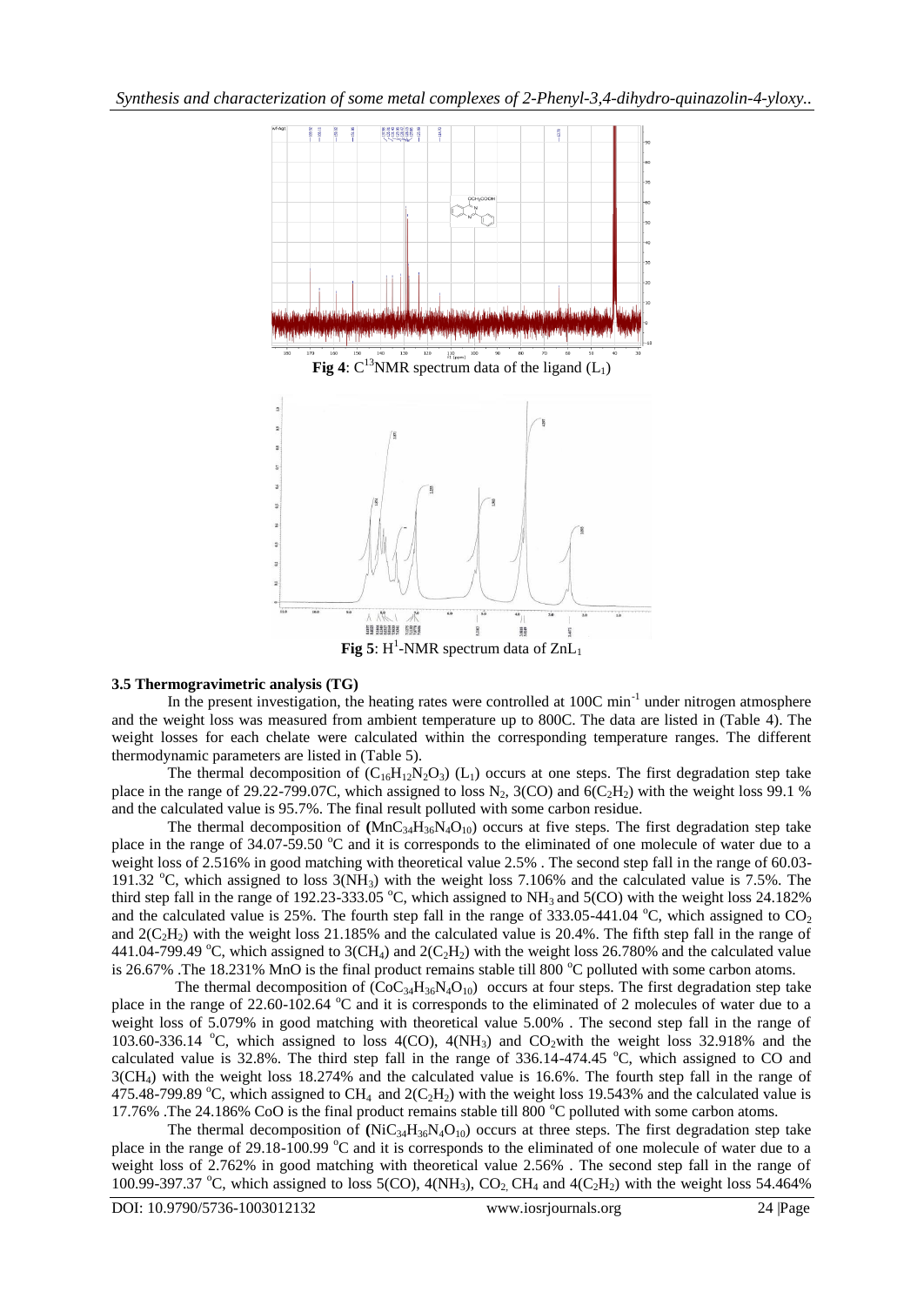and the calculated value is  $54.4\%$ . The third step fall in the range of  $397.37$ -799.85 °C, which assigned to  $2(C_2H_2)$  and CH<sub>4</sub> with the weight loss 22.756% and the calculated value is 21.9%. The 20.018% NiO is the final product remains stable till 800  $^{\circ}$ C polluted with some carbon atoms.

The thermal decomposition of  $(CuC_{34}H_{36}N_4O_{10})$  **occurs** at five steps. The first degradation step take place in the range of 36.76-118.63 °C and it is corresponds to the eliminated of one molecule of water due to a weight loss of 1.832% in good matching with theoretical value 2.5% . The second step fall in the range of 119.81-201.56  $\degree$ C, which assigned to loss CO with the weight loss 3.975% and the calculated value is 4.00%. The third step fall in the range of 202.49-351.86 °C, which assigned to CO,  $4(NH_3)$  and CO<sub>2</sub> with the weight loss 21.697% and the calculated value is 21.2%. The fourth step fall in the range of  $351.86-447.06$  °C, which assigned to  $CO<sub>2</sub>$  and CO with the weight loss 12.646% and the calculated value is 13.58%. The fifth step fall in the range of 448.05-799.84 °C, which assigned to  $3CH_4$ ) and  $4(C_2H_2)$  with the weight loss 32.91% and the calculated value is 33.9% .The 26.94% CuO is the final product remains stable till 800  $^{\circ}$ C and 18 unoxidized carbon atoms.

The thermal decomposition of  $(ZnC_{34}H_{36}N_4O_{10})$  occurs at five steps. The first degradation step take place in the range of  $43.43$ -108.53  $\degree$ C and it is corresponds to the eliminated of half molecule of water due to a weight loss of 1.199% in good matching with theoretical value 1.29% . The second step fall in the range of 109.18-308.26 °C, which assigned to loss  $4(NH_3)$  and  $CO_2$  with the weight loss 16.679% and the calculated value is 16.24%. The third step fall in the range of  $308.26-377.30$  °C, which assigned to 2CO with the weight loss 10.916% and the calculated value is 9.79%. The fourth step fall in the range of 377.30-548.84 °C, which assigned to  $CO<sub>2</sub>$  and CO with the weight loss 14.598% and the calculated value is 13.9%. The fifth step fall in the range of 549.01-799.91 °C, which assigned to  $4(CH_4)$  and  $2(C_2H_2)$  with the weight loss 28.829% and the calculated value is  $26.7\%$ . The  $27.779\%$  ZnO is the final product remains stable till 800  $^{\circ}$ C and 21 unoxidized carbon atoms. Reported data dealing in the thermal analysis investigation within nitrogen atmosphere indicate that, the Zn(II) complex decompose to give oxide contaminated with few carbon atoms as final products, this reason because of no sufficiently of oxygen atoms help to evolved carbon as carbon monoxide or dioxide.

The different thermodynamic parameters were calculated upon Coats-Redfern [15] and Horowitz-Metzger [16] methods and listed in Table 4. The activation energies of decomposition found to be in the range  $1.00 \times 10^5$ .  $9.58 \times 10^4$  kJmol<sup>-1</sup>. The high values of the activation energies reflect the thermal stability of the complexes. The entropy of activation found to have negative values in all the complexes, which indicate that the decomposition reactions proceed with a lower rate than the normal ones. On another meaning the thermal decomposition process of all complexes are non-spontaneous, i.e, the complexes are thermally stable. The correlation coefficients of the Arhenius plots of the thermal decomposition steps found to lie in the range 0.7758 to 0.9963, showing a good fit with linear function.

| Comp. <sup>a</sup>        | $TG$ range $(C)$ | $\mathbf{DTA}(\mathbf{C})$ | <b>Stage</b>    | Mass loss                    | <b>Assignment</b>                                | <b>Metallic</b><br>residue |
|---------------------------|------------------|----------------------------|-----------------|------------------------------|--------------------------------------------------|----------------------------|
| $L_1(C_{16}H_{12}N_2O_3)$ | 29.22-799.07     | 414.145                    | 1 <sup>st</sup> | %found(calc.)<br>99.1 (95.7) | $N_2$ , 3(CO), 6(C <sub>2</sub> H <sub>2</sub> ) | Carbon                     |
|                           |                  |                            |                 |                              |                                                  | residue                    |
|                           | 34.07-59.50      | 47.2897                    | 1 <sup>st</sup> | 2.516(2.5)                   | H <sub>2</sub> O                                 | MnO                        |
|                           | 60.03-191.32     | 120.124                    | 2 <sup>nd</sup> | 7.106(7.5)                   | $3(NH_3)$                                        |                            |
| [Mn $(L_1)_2(H_2O)_2$ ]   | 192.23-333.05    | 266.893                    | 3 <sup>rd</sup> |                              |                                                  |                            |
|                           |                  |                            | 4 <sup>th</sup> | 24.182(25)                   | NH <sub>3</sub> 5(CO)                            |                            |
|                           | 333.05-441.04    | 381.255                    | $5^{\text{th}}$ | 21.185 (20.4)                | $CO_2$ , $2(C_2H_2)$                             |                            |
|                           | 441.04-799.49    | 604.322                    |                 | 26.780 (26.67)               | $3CH_4$ , $2(C_2H_2)$                            |                            |
|                           | 22.60-102.64     | 64.666                     | 1 <sup>st</sup> | 5.079 (5.00)                 | 2H <sub>2</sub> O                                | CoO                        |
| [Co $(L_1)_2(H_2O)_2$ ]   | 103.60-336.14    | 270.7                      | 2 <sup>nd</sup> | 32.918 (32.8)                | $4(CO)$ , $4(NH_3)$ , $CO_2$                     |                            |
|                           | 336.14-474.45    | 428.09                     | 3 <sup>rd</sup> | 18.274(16.6)                 | $CO$ , $3(CH4)$                                  |                            |
|                           | 475.48-799.89    | 637.685                    | 4 <sup>th</sup> | 19.543 (17.76)               | $CH_4$ , 2( $C_2H_2$ )                           |                            |
|                           | 29.18-100.99     | 67.1966                    | 1 <sup>st</sup> | 2.762(2.56)                  | H <sub>2</sub> O                                 | <b>NiO</b>                 |
|                           | 100.99-397.37    | 271.614                    | 2 <sup>nd</sup> | 54.464 (54.4)                | $5(CO)$ , $4(NH_3)$ , $CO_2$                     |                            |
| $[Ni (L_1)_2(H_2O)_2]$    |                  |                            |                 |                              | $CH_4.4(C_2H_2)$                                 |                            |
|                           | 397.37-799.85    | 598.61                     | 3 <sup>rd</sup> | 22.756 (21.9)                | $2(C_2H_2)$ , CH <sub>4</sub>                    |                            |
|                           | 36.76-118.63     | 86.5487                    | 1 <sup>st</sup> | 1.832(2.5)                   | H <sub>2</sub> O                                 | CuO                        |
|                           | 119.81-201.56    | 169.376                    | 2 <sup>nd</sup> | 3.975(4.00)                  | $\rm CO$                                         |                            |
| [Cu $(L_1)_2(H_2O)_2$ ]   | 202.49-351.86    | 283.16                     | 3 <sup>rd</sup> | 21.697(21.2)                 | $CO, 4(NH_3), CO_2$                              |                            |
|                           | 351.86-447.06    | 400.473                    | $4^{\text{th}}$ | 12.646 (13.58)               | CO, CO <sub>2</sub>                              |                            |
|                           | 448.05-799.84    | 623.945                    | $5^{\text{th}}$ | 32.91 (33.9)                 | $3CH_4$ , $4(C_2H_2)$                            |                            |
|                           | 43.43-108.53     | 82.7016                    | 1 <sup>st</sup> | 1.199(1.29)                  | $0.5$ (H <sub>2</sub> O)                         | ZnO                        |
|                           | 109.18-308.26    | 256.178                    | 2 <sup>nd</sup> | 16.679 (16.24)               | $4(NH_3)$ , $CO_2$                               |                            |
| $[Zn (L_1)_2(H_2O)_2]$    | 308.26-377.30    | 346.404                    | 3 <sup>rd</sup> | 10.916 (9.79)                | 2(CO)                                            |                            |
|                           | 377.30-548.84    | 463.07                     | $4^{\rm th}$    | 14.598 (13.9)                | CO, CO <sub>2</sub>                              |                            |
|                           | 549.01-799.91    | 675.774                    | 5 <sup>th</sup> | 28.829 (26.7)                | $4(CH_4), 2(C_2H_2)$                             |                            |

**Table 4 :** Thermodynamic data of the thermal decomposition of ligand (L<sub>1</sub>) and its complexes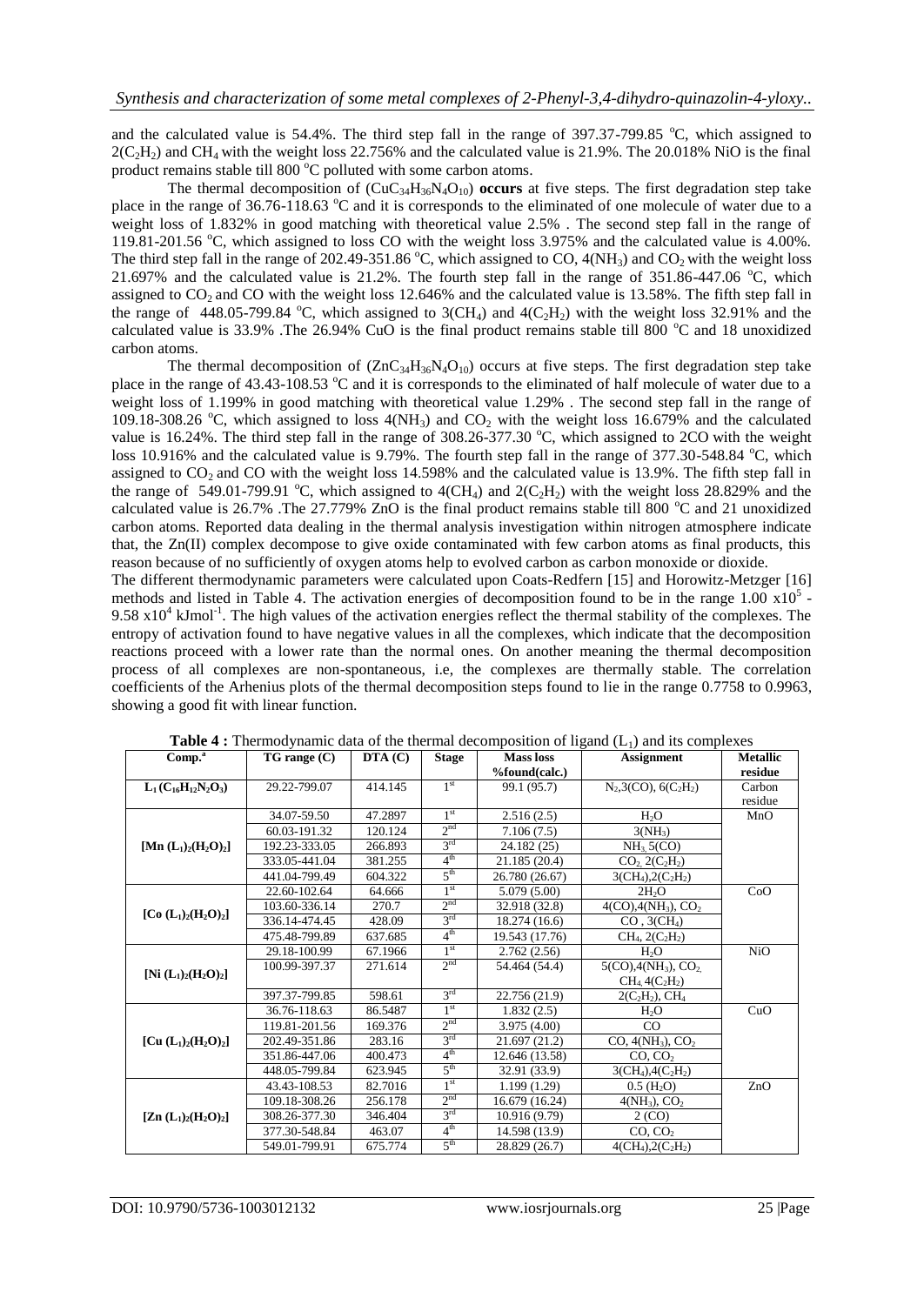|                              | <b>Stage</b>    | <b>Method</b> | E            | A            | $-\Delta S$          | ΔΗ           | ΔG           | R         |
|------------------------------|-----------------|---------------|--------------|--------------|----------------------|--------------|--------------|-----------|
| [Mn $(L_1)_2(H_2O)_2$ ]      | 1 <sup>st</sup> | CR            | $1.48E + 05$ | $3.09E + 03$ | 1.79E+02             | 1.45E+05     | $2.02E + 05$ | 0.97374   |
|                              |                 | HM            | $1.54E + 04$ | 9.94E-01     | 2.46E+02             | 1.28E+04     | $9.15E + 04$ | 0.9785    |
|                              |                 | Average       | $8.16E + 04$ | $1.55E + 03$ | $2.12E + 02$         | 7.89E+04     | 1.47E+05     | 0.97612   |
|                              | 2 <sub>nd</sub> | CR            | $2.03E + 04$ | 3.99E+00     | 2.36E+02             | 1.70E+04     | $1.10E + 05$ | 0.93397   |
|                              |                 | HM            | $3.56E + 04$ | 2.47E+02     | $2.01E + 02$         | $3.23E + 04$ | $1.12E + 05$ | 0.9449    |
|                              |                 | Average       | 2.79E+04     | 1.25E+02     | 2.19E+02             | 2.47E+04     | 1.11E+05     | 0.939435  |
|                              | 3th             | CR            | 8.20E+04     | $1.85E + 05$ | 1.49E+02             | 7.75E+04     | $1.58E + 05$ | 0.99185   |
|                              |                 | HM            | 9.58E+04     | $1.21E+07$   | 1.14E+02             | $9.13E + 04$ | 1.53E+05     | 0.99798   |
|                              |                 | Average       | 8.89E+04     | $6.13E + 06$ | 1.32E+02             | 8.44E+04     | $1.55E + 05$ | 0.994915  |
|                              | 4 <sup>th</sup> | CR            | $1.21E + 05$ | $1.64E+07$   | 1.13E+02             | 1.16E+05     | 1.90E+05     | 0.96821   |
|                              |                 | HM            | $1.34E + 05$ | 3.26E+08     | 8.85E+01             | 1.29E+05     | 1.87E+05     | 0.96041   |
|                              |                 | Average       | 1.28E+05     | $1.71E + 08$ | $1.01E + 02$         | $1.22E + 05$ | 1.88E+05     | 0.96431   |
|                              | 5th             | CR            | $4.04E + 04$ | 2.72E-01     | 2.65E+02             | 3.31E+04     | 2.65E+05     | 0.63789   |
|                              |                 | HM            | $5.62E + 04$ | $3.23E + 00$ | 2.44E+02             | 4.89E+04     | $2.63E + 05$ | 0.72114   |
|                              |                 | Average       | 4.83E+04     | 1.75E+00     | 2.54E+02             | 4.10E+04     | 2.64E+05     | 0.679515  |
| [Co $(L_1)_2(H_2O)_2$ ]      | 1 <sup>st</sup> | CR            | $6.19E + 04$ | $3.24E + 07$ | $1.02E + 02$         | $5.91E + 04$ | $9.36E + 04$ | 0.9731    |
|                              |                 | HM            | $6.77E + 04$ | $3.52E + 08$ | 8.23E+01             | $6.49E + 04$ | $9.27E + 04$ | 0.95985   |
|                              |                 | Average       | $6.48E + 04$ | $1.92E + 08$ | $9.23E + 01$         | $6.20E + 04$ | $9.32E + 04$ | 0.966475  |
|                              | 2 <sub>nd</sub> | CR            | 3.80E+04     | $1.42E + 03$ | 1.90E+02             | 3.34E+04     | 1.37E+05     | 0.94339   |
|                              |                 | HM            | $1.15E + 05$ | $9.45E + 08$ | 7.81E+01             | $1.11E + 05$ | $1.53E + 05$ | 0.95189   |
|                              |                 |               | 7.67E+04     | 4.72E+08     | 1.34E+02             | 7.22E+04     | $1.45E + 05$ | 0.94764   |
|                              | 3th             | Average       | $1.12E + 05$ | $5.41E + 05$ | 1.42E+02             | $1.06E + 05$ | 2.06E+05     | 0.86684   |
|                              |                 | CR            | $1.32E + 05$ | 3.78E+07     | 1.07E+02             | 1.26E+05     | $2.01E + 05$ | 0.91022   |
|                              |                 | HM            | 1.22E+05     | 1.92E+07     | 1.25E+02             | 1.16E+05     | 2.03E+05     | 0.88853   |
|                              | 4 <sup>th</sup> | Average       | 1.06E+05     | 5.14E+03     | 1.83E+02             | 9.88E+04     | 2.55E+05     | 0.95498   |
|                              |                 | CR            | $1.22E + 05$ | 9.50E+04     | 1.58E+02             | 1.15E+05     | 2.50E+05     | 0.94567   |
|                              |                 | HM            | $1.14E + 05$ | $5.01E + 04$ | 1.70E+02             | 1.07E+05     | $2.52E+05$   | 0.950325  |
|                              |                 | Average       |              |              |                      |              |              |           |
|                              | 5th             | CR            | 2.35E+05     | 6.52E+09     | $6.72E + 01$         | 2.26E+05     | 2.94E+05     | 0.97166   |
|                              |                 | HM            | 2.50E+05     | 3.90E+10     | 5.23E+01             | 2.42E+05     | 2.95E+05     | 0.97551   |
|                              |                 | Average       | 2.43E+05     | 2.27E+10     | 5.98E+01             | 2.34E+05     | $2.95E + 05$ | 0.973585  |
| DOI: 10.9790/5736-1003012132 |                 |               |              |              | www.iosrjournals.org |              |              | 26   Page |

**Table 5** : Thermodynamic data of the thermal decomposition of ligand (L<sub>1</sub>) and its complexes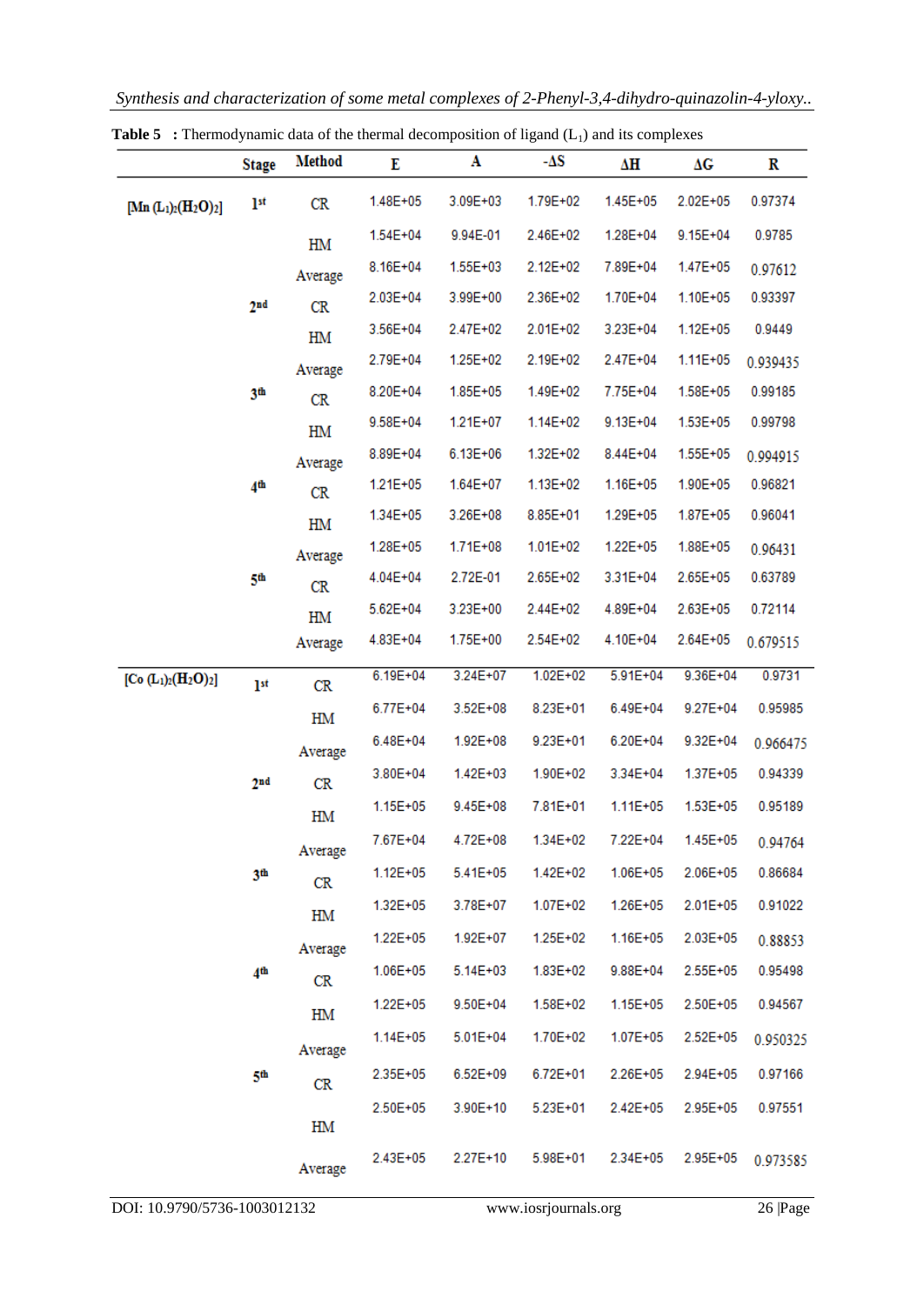| [Ni $(L_1)_2(H_2O)_2$ ] | 1 <sup>st</sup> | CR      | 4.84E+04      | 1.19E+05     | 1.49E+02     | 4.56E+04     | $9.62E + 04$ | 0.9963   |
|-------------------------|-----------------|---------|---------------|--------------|--------------|--------------|--------------|----------|
|                         |                 | HM      | 5.56E+04      | 3.32E+06     | $1.21E + 02$ | 5.28E+04     | $9.40E + 04$ | 0.9948   |
|                         |                 | Average | 5.20E+04      | $1.72E + 06$ | 1.35E+02     | $4.92E + 04$ | $9.51E + 04$ | 0.99555  |
|                         | 2 <sub>nd</sub> | CR      | $4.32E + 04$  | $1.00E + 04$ | 1.73E+02     | 3.87E+04     | 1.33E+05     | 0.9889   |
|                         |                 | HM      | $1.30E + 05$  | $2.71E+10$   | $5.02E + 01$ | 1.26E+05     | $1.53E + 05$ | 0.99489  |
|                         |                 | Average | 8.67E+04      | $1.35E+10$   | $1.12E + 02$ | $8.22E + 04$ | $1.43E + 05$ | 0.991895 |
|                         | 3th             | CR      | $2.06E + 05$  | 7.22E+09     | $6.48E + 01$ | $1.99E + 05$ | $2.53E + 05$ | 0.82911  |
|                         |                 | HM      | 2.22E+05      | 4.58E+11     | $3.03E + 01$ | $2.15E + 05$ | 2.40E+05     | 0.77588  |
|                         |                 | Average | $2.14E + 05$  | 2.32E+11     | 4.75E+01     | 2.07E+05     | $2.46E + 05$ | 0.80247  |
|                         | 4 <sup>th</sup> | CR      | $1.22E + 05$  | $6.85E + 03$ | 1.82E+02     | 1.13E+05     | $3.01E + 05$ | 0.85958  |
|                         |                 | HM      | $1.41E + 05$  | 3.70E+04     | 1.68E+02     | 1.33E+05     | $3.06E + 05$ | 0.90153  |
|                         |                 | Average | $1.31E + 0.5$ | 2.19E+04     | $1.75E + 02$ | 1.23E+05     | $3.04E + 05$ | 0.880555 |
| $[Cu (L1)2(H2O)2]$      | 1 <sup>st</sup> | CR      | 4.63E+04      | 4.67E+04     | 1.57E+02     | 4.33E+04     | 9.98E+04     | 0.93374  |
|                         |                 | HM      | $5.29E + 04$  | 3.93E+05     | 1.39E+02     | 4.99E+04     | $1.00E + 05$ | 0.93608  |
|                         |                 | Average | $4.96E + 04$  | 2.20E+05     | 1.48E+02     | 4.66E+04     | 9.99E+04     | 0.93491  |
|                         | 2 <sub>nd</sub> | CR      | $2.43E + 04$  | $1.86E + 01$ | 2.24E+02     | $2.06E + 04$ | $1.20E + 05$ | 0.98145  |
|                         |                 | HM      | $5.24E + 04$  | 8.18E+03     | 1.73E+02     | 4.87E+04     | $1.25E + 05$ | 0.98318  |
|                         |                 | Average | $3.83E + 04$  | 4.10E+03     | 1.99E+02     | $3.47E + 04$ | $1.23E + 05$ | 0.982315 |
|                         | зth             | CR      | $1.00E + 05$  | 8.30E+06     | $1.18E + 02$ | $9.54E + 04$ | $1.61E + 05$ | 0.96364  |
|                         |                 | HM      | 1.13E+05      | $3.11E + 08$ | 8.75E+01     | $1.09E + 05$ | $1.57E + 05$ | 0.94203  |
|                         |                 | Average | $1.07E + 05$  | $1.60E + 08$ | $1.03E + 02$ | $1.02E + 05$ | 1.59E+05     | 0.952835 |
|                         | 4 <sup>th</sup> | CR      | 1.66E+05      | 4.04E+10     | 4.86E+01     | $1.61E + 05$ | 1.93E+05     | 0.99078  |
|                         |                 | HM      | $1.80E + 05$  | 6.59E+11     | 2.54E+01     | $1.74E + 05$ | $1.91E + 05$ | 0.98585  |
|                         |                 | Average | $1.73E + 05$  | $3.50E+11$   | 3.70E+01     | 1.67E+05     | 1.92E+05     | 0.988315 |
|                         | 5th             | CR      | $8.66E + 04$  | 2.56E+02     | 2.07E+02     | 7.96E+04     | $2.55E+05$   | 0.95811  |
|                         |                 | HM      | $1.04E + 05$  | $6.97E + 03$ | 1.80E+02     | $9.65E + 04$ | $2.49E + 05$ | 0.95148  |
|                         |                 | Average | $9.51E + 04$  | $3.61E + 03$ | 1.94E+02     | 8.80E+04     | $2.52E+05$   | 0.954795 |
|                         | бth             | CR      | $3.80E + 05$  | 7.85E+03     | $1.81E + 02$ | $3.72E + 05$ | $5.57E + 05$ | 0.98296  |
|                         |                 | HM      | $4.01E + 04$  | 8.37E-02     | 2.76E+02     | $3.16E + 04$ | $3.15E + 05$ | 0.98156  |
|                         |                 | Average | $2.10E + 05$  | $3.93E + 03$ | 2.28E+02     | $2.02E + 05$ | 4.36E+05     | 0.98226  |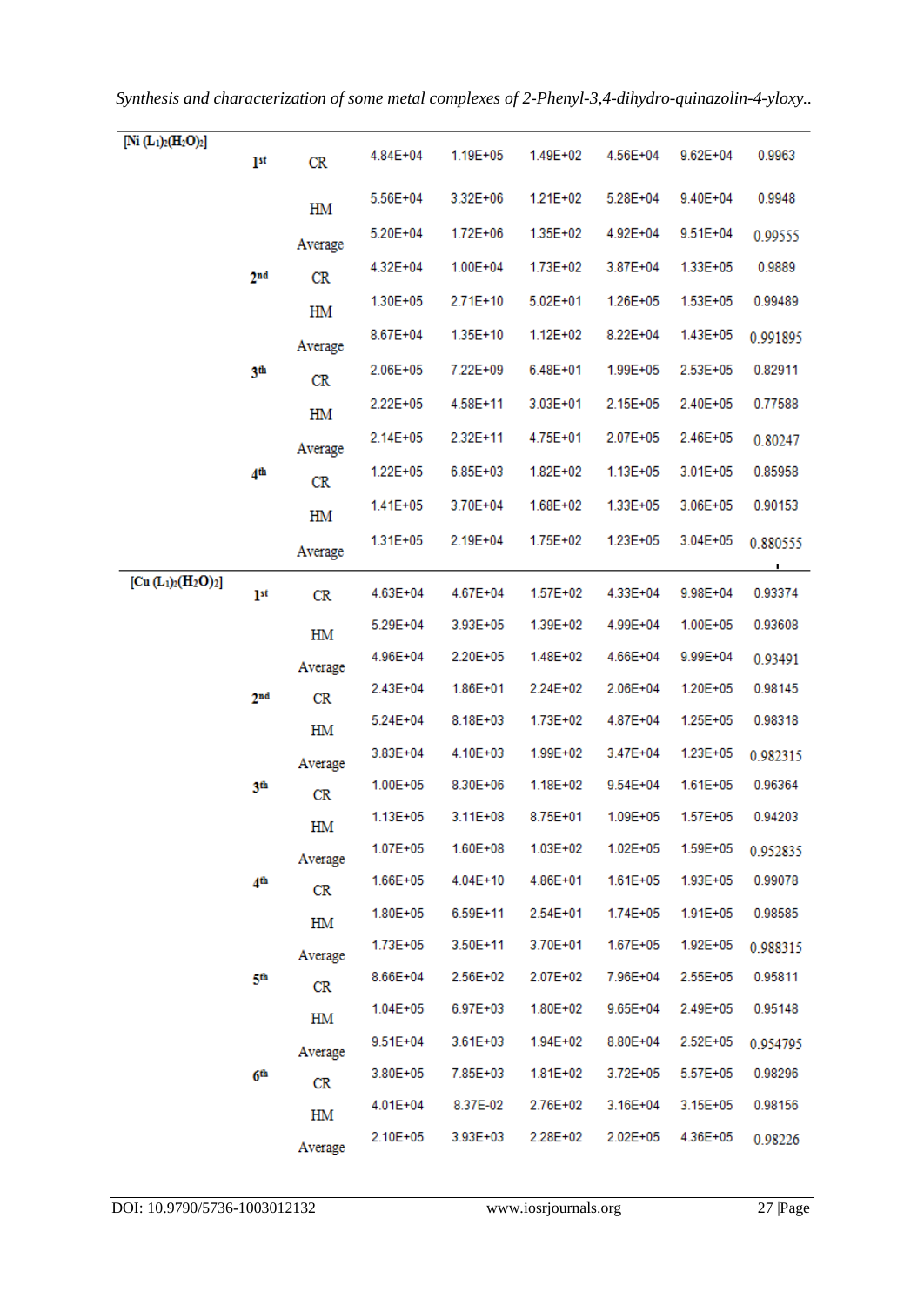| $[Zn (L_1)_2(H_2O)_2]$ | 1 <sup>st</sup> | CR      | $4.06E + 04$ | $9.92E + 03$ | 1.70E+02     | $3.77E + 04$ | $9.81E + 04$ | 0.78797  |
|------------------------|-----------------|---------|--------------|--------------|--------------|--------------|--------------|----------|
|                        |                 | HМ      | $4.69E + 04$ | $5.63E + 04$ | $1.55E + 02$ | 4.39E+04     | $9.92E + 04$ | 0.82963  |
|                        |                 | Average | 4.37E+04     | $3.31E + 04$ | $1.63E + 02$ | $4.08E + 04$ | $9.87E + 04$ | 0.8088   |
|                        | 2 <sub>nd</sub> | CR      | 2.78E+04     | $3.74E + 01$ | 2.20E+02     | 2.34E+04     | $1.40E + 05$ | 0.94431  |
|                        |                 | HM      | $8.35E + 04$ | $1.03E + 06$ | $1.35E + 02$ | 7.91E+04     | $1.50E + 05$ | 0.94823  |
|                        |                 | Average | $5.57E+04$   | $5.16E + 05$ | 1.77E+02     | $5.12E + 04$ | $1.45E + 05$ | 0.94627  |
|                        | 3th             | CR      | $2.04E + 05$ | $4.20E + 03$ | $1.82E + 02$ | $1.99E + 05$ | $3.11E + 05$ | 0.93393  |
|                        |                 | HM      | $2.18E + 04$ | 7.81E-02     | 2.72E+02     | $1.66E + 04$ | $1.85E + 05$ | 0.92565  |
|                        |                 | Average | $1.13E + 05$ | $2.10E + 03$ | 2.27E+02     | $1.08E + 05$ | $2.48E + 05$ | 0.92979  |
|                        | 4 <sup>th</sup> | CR      | $2.02E + 05$ | $1.04E+13$   | $2.64E + 00$ | $1.96E + 05$ | $1.98E + 05$ | 0.96257  |
|                        |                 | HM      | $2.12E + 04$ | 3.74E-02     | 2.79E+02     | $1.55E + 04$ | $2.07E + 05$ | 0.95891  |
|                        |                 | Average | $1.12E + 05$ | 5.20E+12     | $1.41E + 02$ | $1.06E + 05$ | $2.02E + 05$ | 0.96074  |
|                        | 5th             | CR      | $1.71E + 05$ | $1.03E + 09$ | $8.03E + 01$ | $1.64E + 05$ | $2.27E + 05$ | 0.93871  |
|                        |                 | HM      | $1.82E + 05$ | $1.13E+10$   | $6.04E + 01$ | $1.76E + 05$ | $2.23E + 05$ | 0.93789  |
|                        |                 | Average | $1.76E + 05$ | $6.18E + 09$ | 7.04E+01     | 1.70E+05     | $2.25E + 05$ | 0.9383   |
|                        | 6 <sup>th</sup> | CR      | $1.25E + 05$ | $9.34E + 03$ | 1.79E+02     | $1.17E + 05$ | $2.87E + 05$ | 0.97453  |
|                        |                 | HM      | $1.44E + 05$ | 2.76E+05     | $1.50E + 02$ | $1.36E + 05$ | 2.79E+05     | 0.9624   |
|                        |                 | Average | $1.35E + 05$ | $1.43E + 05$ | $1.64E + 02$ | $1.27E + 05$ | 2.83E+05     | 0.968465 |

## **3.6 Molecular structure**

The selected geometrical structure of the investigated ligand is calculated by optimizing their bond length and bond angles (Table 6). The highest occupied molecular orbital (HOMO) and lowest unoccupied molecular orbital (LUMO) energy gaps in Fig.6 , ∆E, which is an important stability index, applied to develop theoretical models for explaining the structure and conformation in many molecular systems. The smaller is the value of ∆E, the more is the reactivity of the compound has the calculated quantum chemical parameters are given in (Table 7).

|                                               | Homo | Lumo |
|-----------------------------------------------|------|------|
| $L_1$                                         |      |      |
| $[{\rm Mn}({\rm L}_1)_2({\rm H}_2{\rm O})_2]$ |      |      |
| $[Co (L1)2(H2O)2]$                            |      |      |
| [Ni $(L_1)_2(H_2O)_2$ ]                       |      |      |
| $[Cu(L1)2(H2O)2]$                             |      |      |
| $[Zn(L_1)_2(H_2O)_2]$                         |      |      |

**Fig. 6.** The molecular structure of  $L_1$  and its complexes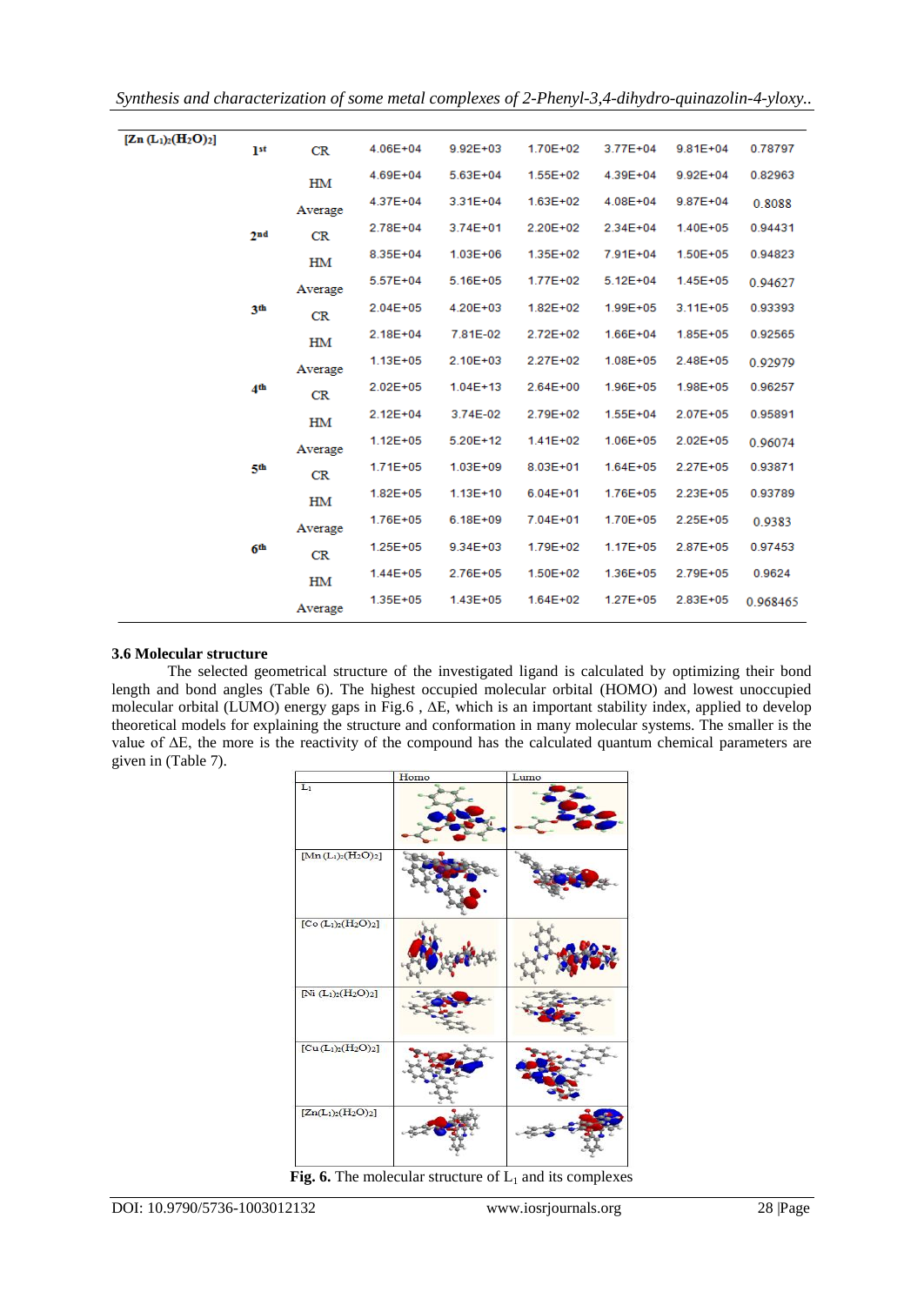|  |  |  | Synthesis and characterization of some metal complexes of 2-Phenyl-3,4-dihydro-quinazolin-4-yloxy |  |  |  |  |
|--|--|--|---------------------------------------------------------------------------------------------------|--|--|--|--|
|  |  |  |                                                                                                   |  |  |  |  |
|  |  |  |                                                                                                   |  |  |  |  |
|  |  |  |                                                                                                   |  |  |  |  |

| Comp                               | EHUMO    | ELUMO    | ΔE    | x      |        |            | Pi        | σ        |         |          | ΔΝ     |
|------------------------------------|----------|----------|-------|--------|--------|------------|-----------|----------|---------|----------|--------|
|                                    | eV       | eV       | eV    | eV     | eV     | eV         | eV        | eV       | eV      | eV       | max    |
| Ш٠                                 | $-7.034$ | $-3.342$ | .692  | 5.188  | 1.846  | 0.54171181 | $-5.188$  | 0.541711 | 0.923   | 7.290179 | 2.8104 |
| $[{\rm Mn} (L_1)_2({\rm H}_2O)_2]$ | $-8.869$ | $-7.035$ | .834  | 7.952  | 0.917  | 1.09051254 | $-7.952$  | 0.4585   | 0.4585  | 3.976    | 8.6717 |
| $[Co(L1)2(H2O)2]$                  | $-7.032$ | $-3.345$ | 3.687 | 5.1885 | 1.8435 | 0.54244643 | $-5.1885$ | 0.92175  | 0.92175 | 2.59425  | 2.8144 |
| $[Ni(L_1)_2(H_2O)_2]$              | $-7.089$ | $-7.042$ | 0.047 | 7.0655 | 0.0235 | 42.5531915 | $-7.0655$ | 0.01175  | 0.01175 | 3.53275  | 300.65 |
| $[Cu (L1)2(H2O)2]$                 | $-7.055$ | $-3.356$ | 3.699 | 5.2055 | .8495  | 0.54068667 | $-5.2055$ | 0.92475  | 0.92475 | 2.60275  | 2.8145 |
| $[Zn(L_1)_2(H_2O)_2]$              | $-7.040$ | $-3.52$  | 3.52  | 5.28   | 1.76   | 0.56818182 | $-5.28$   | 0.88     | 0.88    | 2.64     |        |

**Table 6**: The calculated quantum chemical parameters for L<sub>1</sub>and its complexes.

|                           | <b>Bond length</b> | <b>Table 1.</b> Dong length and Dong angels of figure | <b>Bond angle</b> |  |
|---------------------------|--------------------|-------------------------------------------------------|-------------------|--|
|                           |                    | $L_1$                                                 |                   |  |
| $O(21) - H(33)$           | 0.971              | $H(33)-O(21)-C(19)$                                   | 111.651           |  |
| $C(19)-O(21)$             | 1.352              | $O(21) - C(19) - O(20)$                               | 124.710           |  |
| $C(19)-O(20)$             | 1.212              | $O(21)$ -C(19)-C(18)                                  | 110.441           |  |
| $C(18) - H(32)$           | 1.115              | $O(20)$ -C(19)-C(18)                                  | 124.844           |  |
| $C(18) - H(31)$           | 1.114              | $H(32)-C(18)-H(31)$                                   | 109.784           |  |
| $C(18)-C(19)$             | 1.523              | $H(32)-C(18)-C(19)$                                   | 107.640           |  |
| $O(17) - C(18)$           | 1.413              | $H(32)-C(18)-O(17)$                                   | 109.521           |  |
| $C(16)-H(30)$             | 1.103              | $H(31)-C(18)-C(19)$                                   | 109.850           |  |
| $C(15) - H(29)$           | 1.103              | $H(31)-C(18)-O(17)$                                   | 109.441           |  |
| $C(15)-C(16)$             | 1.343              | $C(19)-C(18)-O(17)$                                   | 110.582           |  |
| $C(14) - H(28)$           | 1.103              | $C(18)-O(17)-C(10)$                                   | 116.244           |  |
| $\overline{C(14)}$ -C(15) | 1.340              | $H(30)-C(16)-C(15)$                                   | 115.907           |  |
| $C(13) - H(27)$           | 1.103              | $H(30)-C(16)-C(11)$                                   | 121.941           |  |
| $C(13)-C(14)$             | 1.340              | $C(15)-C(16)-C(11)$                                   | 122.152           |  |
| $C(12) - H(26)$           | 1.103              | $H(29)-C(15)-C(16)$                                   | 120.157           |  |
| $C(12)-C(13)$             | 1.343              | $H(29)-C(15)-C(14)$                                   | 119.593           |  |
| $C(11)-C(16)$             | 1.351              | $C(16)-C(15)-C(14)$                                   | 120.249           |  |
| $C(11)-C(12)$             | 1.351              | $H(28)-C(14)-C(15)$                                   | 120.536           |  |
| $C(10)-O(17)$             | 1.372              | $H(28)-C(14)-C(13)$                                   | 120.534           |  |
| $N(9)-C(10)$              | 1.267              | $C(15)-C(14)-C(13)$                                   | 118.930           |  |
| $C(8)-C(11)$              | 1.357              | $H(27)$ -C(13)-C(14)                                  | 119.596           |  |
| $C(8)-N(9)$               | 1.270              | $H(27)-C(13)-C(12)$                                   | 120.155           |  |
| $N(7)-C(8)$               | 1.270              | $C(14)-C(13)-C(12)$                                   | 120.249           |  |
| $C(6)-H(25)$              | 1.103              | $H(26)-C(12)-C(13)$                                   | 115.871           |  |
| $C(10)-C(5)$              | 1.345              | $H(26)-C(12)-C(11)$                                   | 121.979           |  |
| $C(5)-C(6)$               | 1.345              | $C(13)-C(12)-C(11)$                                   | 122.150           |  |
| $C(4)-N(7)$               | 1.265              | $C(16)-C(11)-C(12)$                                   | 116.269           |  |
| $C(4)-C(5)$               | 1.344              | $C(16)-C(11)-C(8)$                                    | 121.868           |  |
| $C(3)-H(24)$              | 1.104              | $C(12)-C(11)-C(8)$                                    | 121.862           |  |
| $C(3)-C(4)$               | 1.345              | $O(17) - C(10) - N(9)$                                | 117.756           |  |
| $C(2)-H(23)$              | 1.103              | $O(17) - C(10) - C(5)$                                | 123.363           |  |
| $C(2)-C(3)$               | 1.342              | $N(9)-C(10)-C(5)$                                     | 118.874           |  |
| $C(1)$ -H $(22)$          | 1.103              | $C(10)-N(9)-C(8)$                                     | 122.488           |  |
| $C(6)-C(1)$               | 1.342              | $C(11)-C(8)-N(9)$                                     | 119.759           |  |
| $C(2)-C(1)$               | 1.341              | $C(11)-C(8)-N(7)$                                     | 119.960           |  |
|                           |                    | $N(9)$ -C(8)-N(7)                                     | 120.280           |  |
|                           |                    | $C(8)-N(7)-C(4)$                                      | 121.303           |  |
|                           |                    | $H(25)-C(6)-C(5)$                                     | 121.452           |  |
|                           |                    | $H(25)-C(6)-C(1)$                                     | 118.281           |  |
|                           |                    | $C(5)-C(6)-C(1)$                                      | 120.267           |  |
|                           |                    | $\overline{C(10)}$ -C(5)-C(6)                         | 123.350           |  |
|                           |                    | $C(10)-C(5)-C(4)$                                     | 116.937           |  |
|                           |                    | $C(6)-C(5)-C(4)$                                      | 119.714           |  |
|                           |                    | $N(7)-C(4)-C(5)$                                      | 120.117           |  |
|                           |                    | $N(7)-C(4)-C(3)$                                      | 120.040           |  |
|                           |                    | $C(5)-C(4)-C(3)$                                      | 119.843           |  |
|                           |                    | $H(24)-C(3)-C(4)$                                     | 120.475           |  |
|                           |                    | $H(24)-C(3)-C(2)$                                     | 119.194           |  |
|                           |                    | $C(4)-C(3)-C(2)$                                      | 120.332           |  |
|                           |                    | $H(23)-C(2)-C(3)$                                     | 120.121           |  |
|                           |                    | $H(23)-C(2)-C(1)$                                     | 120.058           |  |
|                           |                    | $C(3)-C(2)-C(1)$                                      | 119.822           |  |
|                           |                    | $H(22)-C(1)-C(6)$                                     | 120.084           |  |
|                           |                    | $H(22)-C(1)-C(2)$                                     | 119.894           |  |
|                           |                    |                                                       |                   |  |

**Table 7:** Bond length and Bond angels of ligand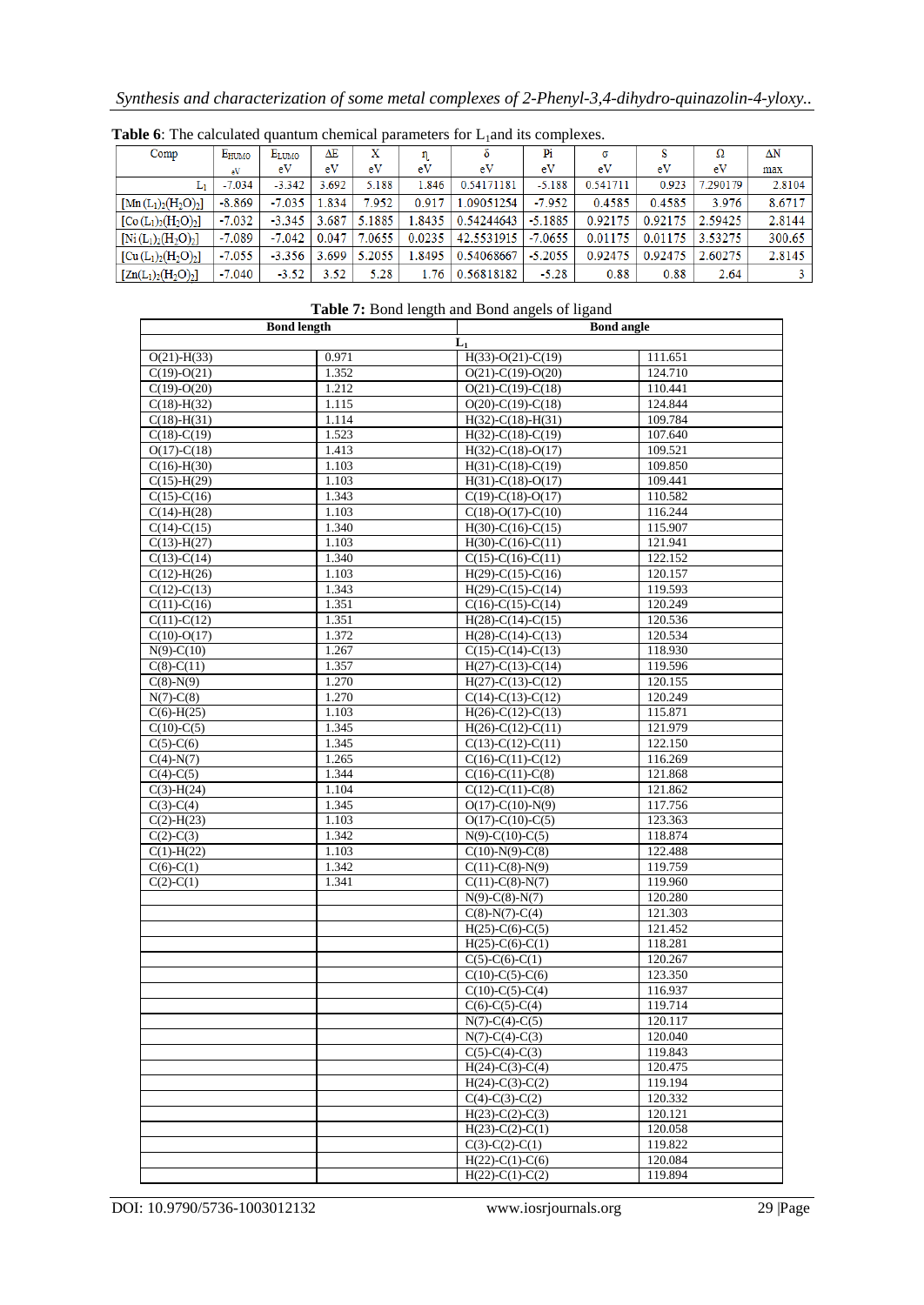|                |       | $C(6)-C(1)-C(2)$             | 120.022 |
|----------------|-------|------------------------------|---------|
|                |       | $Mn L_1$                     |         |
| $Mn(41)-O(43)$ | 1.813 | $Mn(41)-O(43)-C(19)$         | 115.788 |
| $Mn(41)-O(40)$ | 1.813 | $O(43)$ -Mn $(41)$ -O $(40)$ | 91.640  |
|                |       | $Mn(41)-O(40)-C(38)$         | 116.193 |
|                |       | $Co L_1$                     |         |
| $Co(41)-O(43)$ | 0.772 | $O(43)$ - $Co(41)$ - $O(40)$ | 119.827 |
| $Co(41)-O(40)$ | 0.768 | $Co(41)-O(40)-C(38)$         | 120.131 |
|                |       | Ni L <sub>1</sub>            |         |
| $Ni(41)-O(43)$ | 1.790 | $Ni(41)-O(43)-C(19)$         | 112.868 |
| $Ni(41)-O(40)$ | 1.791 | $O(43)$ -Ni $(41)$ -O $(40)$ | 91.892  |
|                |       | $Ni(41)-O(40)-C(38)$         | 108.604 |
|                |       | $Cu L_1$                     |         |
| $Cu(41)-O(40)$ | 1.811 | $Cu(41)-O(43)-C(19)$         | 114.331 |
|                |       | $O(43)$ -Cu(41)-O(40)        | 110.226 |
|                |       | $Cu(41)-O(40)-C(38)$         | 112.668 |
|                |       | $\mathbf{Zn}$ $\mathbf{L}_1$ |         |
| $Zn(41)-O(43)$ | 1.891 | $Zn(41)-O(43)-C(19)$         | 112.122 |
| $Zn(41)-O(40)$ | 1.891 | $O(43)$ -Zn $(41)$ -O $(40)$ | 119.660 |
|                |       | $Zn(41)-O(40)-C(38)$         | 112.052 |

#### **3.7 Molecular docking**

Cancer can be described as the uncontrolled growth of abnormal cells. Breast cancer is one of the most recurring worldwide diagnosed and deadliest cancers next to lung cancer with a high number of mortality rates among females [17]. At global level, it accounted for more than 1.6 million new cases in 2010. The incidence or prevalence rate of the breast cancer in India is expected to be more than 90,000 in the coming years and over 50,000 women die each year.

Docking study showed the binding affinity, number of hydrogen bonds. It is interesting to note that the binding affinities have negative values. This reveals the high feasibility of this reaction. Molecular docking is a key tool in computer drug design [18, 19]. The focus of molecular docking is to simulate the molecular recognition process. Molecular docking aims to achieve an optimized conformation for both the protein and drug with relative orientation between them such that the free energy of the overall system is minimized. The docked ligand were analysis breast Cancer 3hb5 as shown in Fig. 7.

The study simulates the actual docking process in which the ligand – protein pair-wise interaction energies are calculated using Docking Server [20] in (Table 8). According to our results, HB plot curve indicate that, compound binds to the two protein with hydrogen bond interactions of ligands (L1) with 3hb5 as shown in Fig 8. The calculated efficiency is favorable, Ki values estimated by Auto Dock were compared with experimental Ki values, when available, and the Gibbs free energy is negative. Also, based on this data, we can propose that interaction between, 3hb5 receptors and the ligands (L1) is possible. 2D plot curve of docking with ligands (L1) are shown in Fig 8. This interaction could activate apoptosis in cancer cells energy of interactions with ligand (L1). From the analysis of the values, it is evident that the binding energy of (L1) is higher value increased of binding affinity ligand towards the receptor. The characteristic feature of ligand represent in presence of several active sites available for hydrogen bonding. This feature gives them the ability to be good binding inhibitors to the protein and will help to produce augmented inhibitory compounds. The results confirm that, ligand is efficient inhibitor of 3hb5–oxidorductase breast cancer.

| Table.8: Energy values obtained in docking calculations of ligand $(L1)$ with receptor breast cancer 3hb5 |  |  |  |
|-----------------------------------------------------------------------------------------------------------|--|--|--|
|-----------------------------------------------------------------------------------------------------------|--|--|--|

| Comp | <b>Est. Free Energy</b> | <b>Est. Inhibition</b> | $vdW + Hbond + desolv$ | Electrostatic    | <b>Total Intermolec.</b> | Interact.      |
|------|-------------------------|------------------------|------------------------|------------------|--------------------------|----------------|
|      | of Binding              | C <b>onstant. Ki</b>   | Energy                 | Energy           | Energy                   | <b>Surface</b> |
| JJ 1 | $-6.91$ kcal/mol        | 8.64 uM                | $-7.98$ kcal/mol       | $-0.09$ kcal/mol | -8.08 kcal/mol           | 717.445        |

### **Fig. 7.** The ligand  $(L_1)$  (green in (1A) and blue in (1B) in interaction with receptor breast cancer (3hb5)

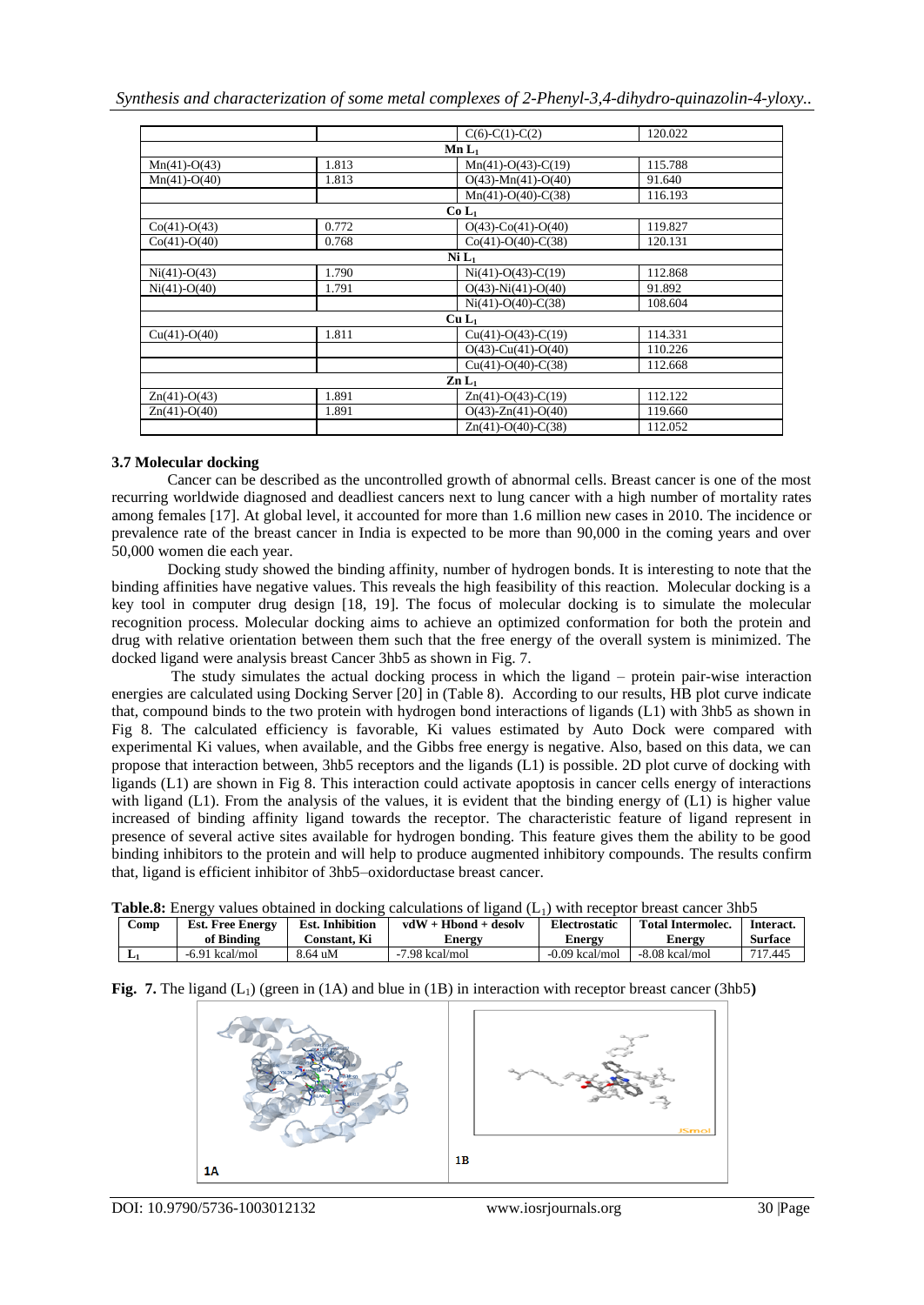



## **3.8 Microbiological investigation**

The last part of this study investigate the antimicrobial activities of the synthesized compounds against Gram-positive bacteria Staphylococcus aureus, Gram-negative bacteria *Escherichia coli* and (Candida albicans). The antimicrobial activity was expressed by the inhibition zone. The results as shown in (table 8) showed that complexes exhibited good activity, whereas the  $Cu(II)$  and  $Zn(II)$  complexes are more active than the Ni(II), Mn(II) and Co(II) complexes against Gram-positive bacteria Staphylococcus aureus, Gram-negative bacteria *Escher-ichia coli* and (Candida albicans) greater than the standard drugs (Tetracycline, Novobiocin, Erythromycin and Neomycin).

|                                                                   | <b>Antibacterial Activity</b>  | <b>Antifungal Activity</b>     |                  |  |  |  |  |
|-------------------------------------------------------------------|--------------------------------|--------------------------------|------------------|--|--|--|--|
|                                                                   | <b>Zone Of Inhibition (mm)</b> | <b>Zone Of Inhibition (mm)</b> |                  |  |  |  |  |
| Code No.                                                          | Escherichia coli               | Staphylococcus aureus          | Candida albicans |  |  |  |  |
| Samples (30 □ l each) were analyzed using "disc diffusion method" |                                |                                |                  |  |  |  |  |
| Control                                                           | -ve                            | -ve                            | -ve              |  |  |  |  |
| $MnL_1$                                                           | 0.8                            | -ve                            | 0.9              |  |  |  |  |
| CoL <sub>1</sub>                                                  | 1.1                            | 2.2                            | 1.8              |  |  |  |  |
| NiL <sub>1</sub>                                                  | 1.3                            | 2.0                            | 2.3              |  |  |  |  |
| CuL <sub>1</sub>                                                  | 2.5                            | 2.7                            | 2.3              |  |  |  |  |
| $ZnL_1$                                                           | 1.7                            | 2.3                            | 1.7              |  |  |  |  |
| $(L_1)$                                                           | 1.7                            | 2.0                            | 1.8              |  |  |  |  |
| Tetracycline                                                      | 0.7                            | 0.6                            | 1.2              |  |  |  |  |
| Novobiocin                                                        | -ve                            | -ve                            | 2                |  |  |  |  |
| Samples (15 □I each) were analyzed using "disc diffusion method"  |                                |                                |                  |  |  |  |  |
| Control                                                           | -ve                            | -ve                            | -ve              |  |  |  |  |
| $ZnL_1$                                                           | 1.5                            | 1.7                            | 1.7              |  |  |  |  |
| CuL <sub>1</sub>                                                  | 2.3                            | 2.4                            | 2.6              |  |  |  |  |
| $(L_1)$                                                           | 1.7                            | 1.4                            | 1.1              |  |  |  |  |
| Erythromycin                                                      | -ve                            | -ve                            | 2                |  |  |  |  |
| Samples (10 □l each) were analyzed using "disc diffusion method"  |                                |                                |                  |  |  |  |  |
| Control                                                           | -ve                            | -ve                            | $-ve$            |  |  |  |  |
| CuL <sub>1</sub>                                                  | 1.8                            | 2.0                            | 2.7              |  |  |  |  |
| Neomycin                                                          | 1                              | 1.2                            | 1.1              |  |  |  |  |

**Table.9:** Antimicrobial analysis of ligand  $(L_1)$  and its complexes

# **IV. Conclusion**

New Octahedral complexes of Mn(II), Co(II), Ni(II), Cu(II) and Zn(II) with (2-Phenyl-3,4-dihydroquinazolin-4-yloxy)-acetic acid  $(L_1)$  have synthesized and characterized using infrared, electronic and thermal. The ligand has been found to act as bidentate chelating agent.  $L_1$  complexes coordinate through the carboxyl group with 1:2 molar ratio as shown in Fig 9. Antibacterial screening of the complexes against Escherichia Coli, Staphylococcus aureus and antifungal (Candida albicans activities) was also investigated. The metal complexes were found to have varied degree of inhibitory effect against the bacteria and fungi greater than the standard drugs (Tetracycline, Novobiocin, Erythromycin and Neaomycin).